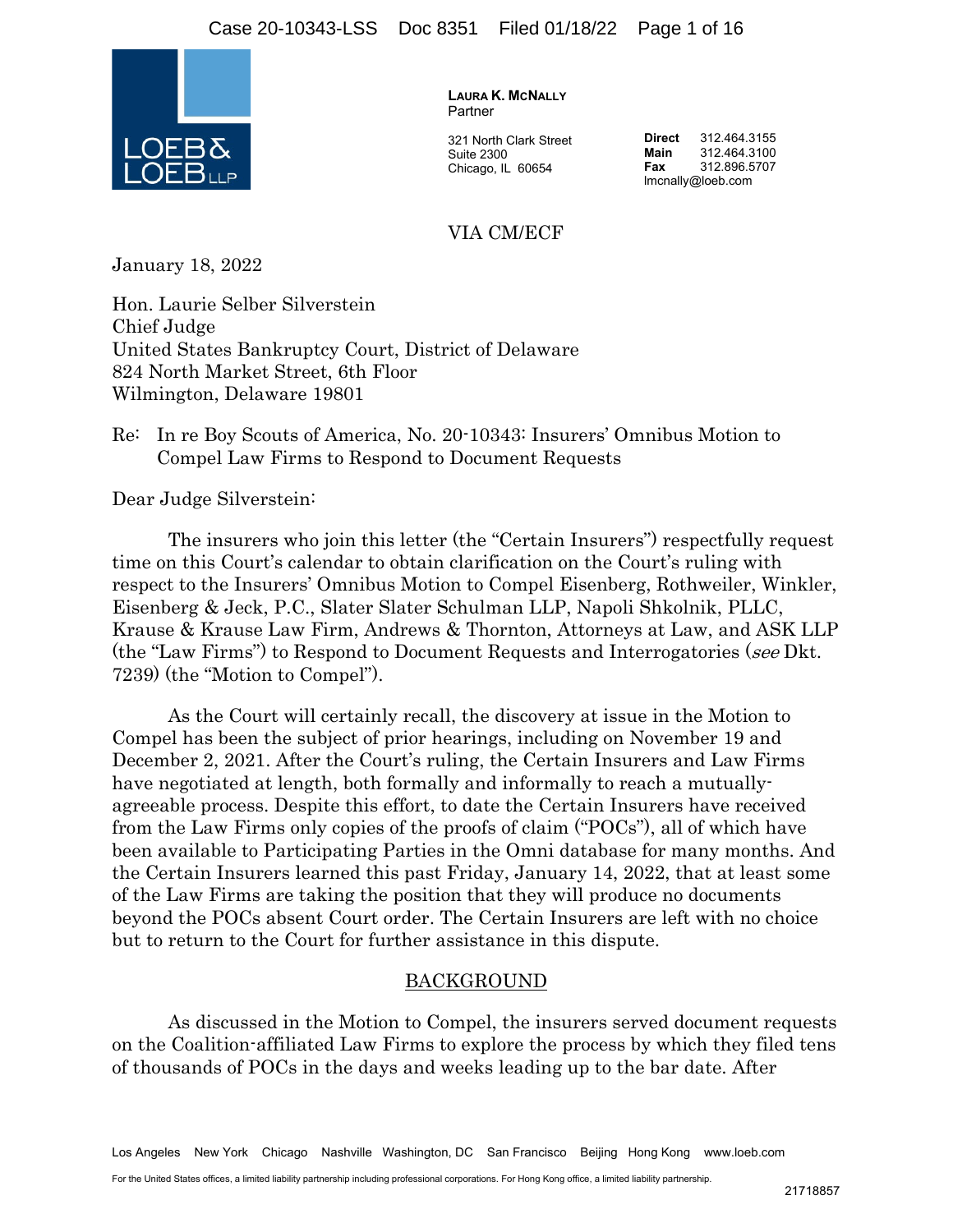

briefing and argument, the Court issued rulings affirming the relevance of that discovery. For instance, on December 2, the Court held:

The plan and the findings that are requested, with respect to the plan and, in particular, the trust distribution procedures, ask me to make findings, with respect to the reasonableness, and I think it says "the fairness" of the trust distribution procedures, including the matrix values, the procedures for evaluating claims, the scaling factors, et cetera, and that also includes the thirty-five-hundred-dollar expedited distribution.

And I have concluded that information related to the generation of the claims could be relevant to that and whether, in fact, for example, the thirty-fivehundred-dollar expedited distribution is appropriate or whether I should make  $\cdot\cdot$  whether, maybe even if it is, I should make a finding with respect to that aspect of the trust distribution procedures. And that may also relate to other parts of the matrices and other procedures, such as, for example, the procedures in place to vet the claims and to appropriately exclude any improper claims for any claims that are not valid.

And so, I think the generation of these claims could be relevant information with respect to that. So, based on the plan that's in front of me for confirmation, I find the information to be relevant.

(Hearing Tr., pp. 69-70 (Dec. 2, 2022).) The Court confirmed that this relevance was not limited only to attorney-signed forms:

I think the relevance probably goes to all of the proofs of claim, whether signed by an attorney or signed by a client, the survivor. There may be different questions based on whether it was signed by an attorney or signed by a client but given the findings that I have to make or that's being requested that I make, I think the information is relevant.

## (Id. at 74-75.)

 Over the course of the weeks following this ruling, the parties engaged in many rounds of telephone, videoconference, and email negotiations regarding the specific claims that would be the subject of discovery. In response to concerns of the Law Firms regarding the burden of preparing for depositions relating to the thousands of attorney-signed claims, the Certain Insurers agreed to limit the number of claims subject to discovery. Initially, the Certain Insurers identified more than 100 claims per firm for closer review. After further discovery conferences, the Certain Insurers and the Law Firms mutually agreed that discovery would proceed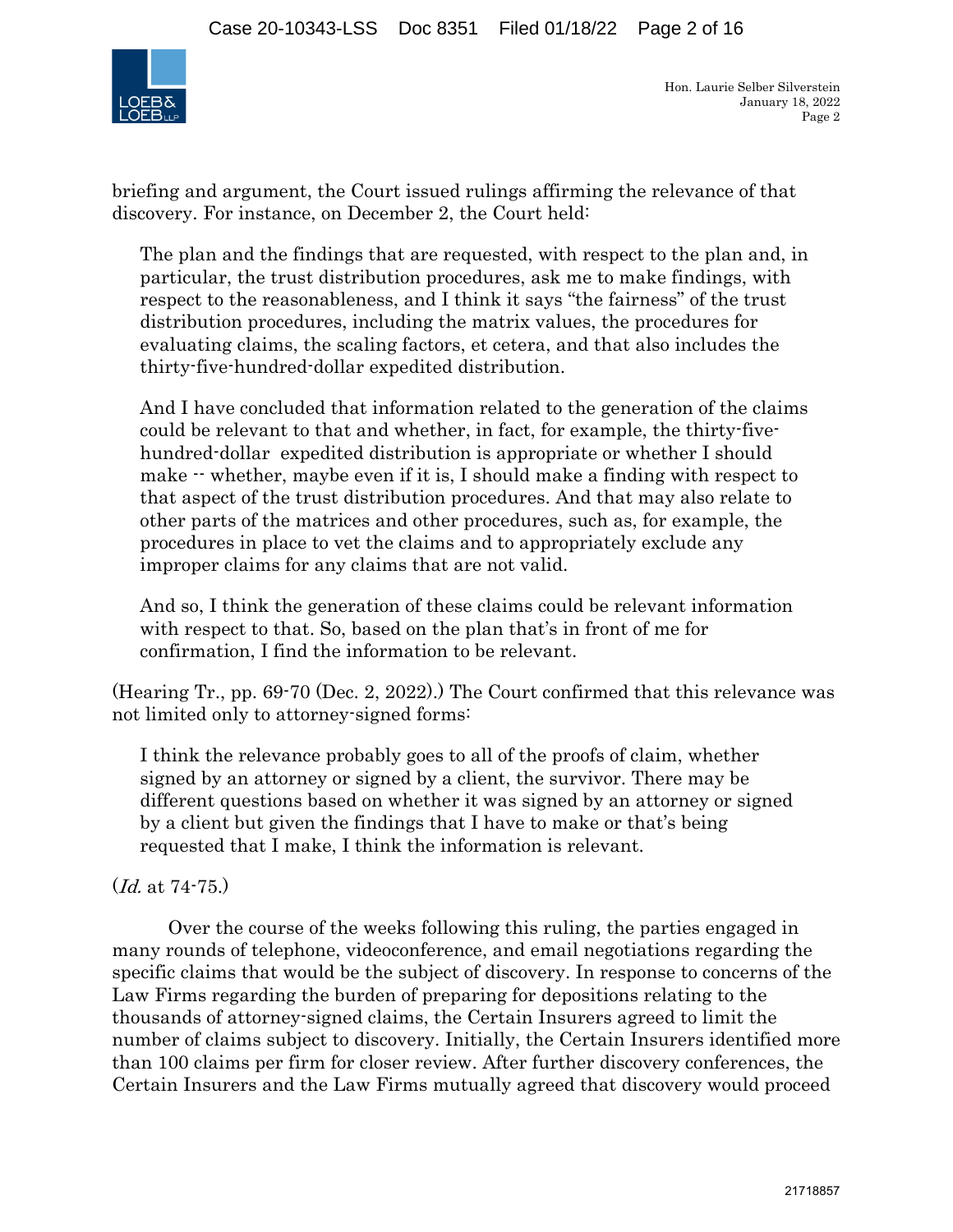

as to 60 claims per firm. At long last, it appeared that the Law Firms would begin document production and the Certain Insurers could proceed with depositions.

 As it turns out, appearances were deceiving. On Friday, January 14, the first of the Law Firms began serving their responsive documents. Those responses have begun and ended with POCs—the same documents presently available for download to all Participating Parties from Omni. When the Certain Insurers inquired as to whether more documents were to come, at least two of the firms, ASK and Andrews & Thornton, confirmed that they would produce no other documents but would, at some unidentified point, produce a privilege log. No further information was offered as to the scope of the privilege claims.

The Napoli firm has neither confirmed nor denied that it would produce anything, and if so, when it intends to complete its production. The Certain Insurers are still awaiting materials from Slater Slater Schulman, Krause & Kinsman, and Eisenberg Rothweiler.

## ARGUMENT

 In discovery conferences, the Law Firms articulated two grounds for limiting their discovery to POCs and, in some instances, a small amount of other materials. First, they say that the Court's discovery order was limited to materials discussing the claim generation process, and claim-specific materials are outside that scope. And second, they assert that all claimant communications with counsel are privileged, even if the POC was ultimately signed only by counsel.1 Both positions lack merit, and the Certain Insurers seek assistance from the Court to confirm that these materials are broadly subject to discovery.

## I. Individual Claim File Materials Are Discoverable.

 In discovery conferences, the Law Firms have argued that the Court's discovery order was limited to inquiry over the "process" of claim generation. Based on that view, they have taken the position that records describing the intake process and logs of communications are the only documents that would be responsive. The Certain Insurers disagree with this limitation; they seek the specific files relating to each of the identified POCs, subject to claims of privileged discussed below.

<sup>&</sup>lt;sup>1</sup> The Law Firms have expressed different views on these two points. In discovery conferences, some have argued only as to responsiveness, others only as to privilege. But both as a group and individually, the Law Firms have resisted staking out formal positions that might conflict with the views of their colleagues. Accordingly, the Certain Insurers ask for the Court's guidance as to both issues.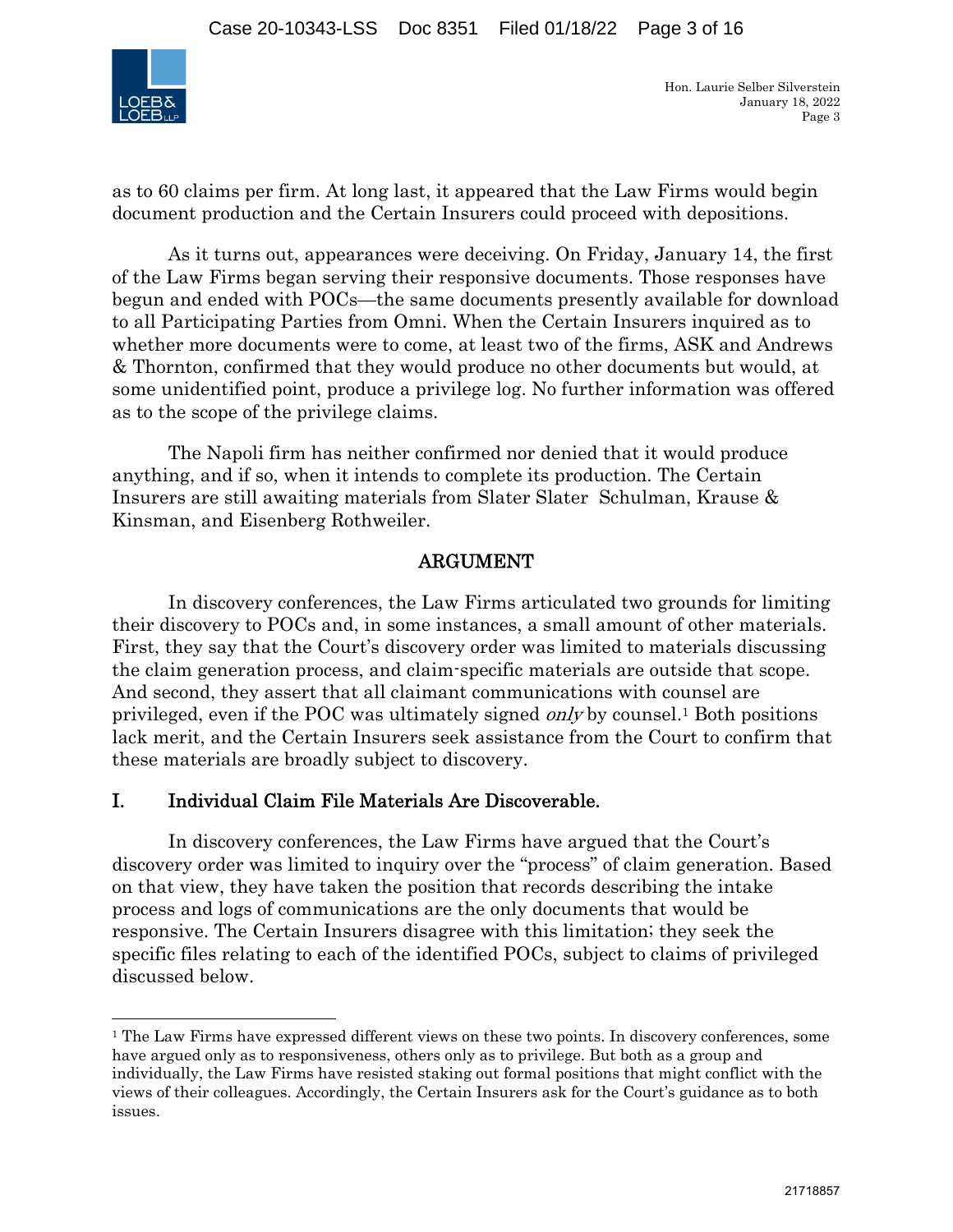

Under Federal Rule 26(b)(1), made applicable here by Bankruptcy Rules 7026 and 9014, parties may obtain discovery regarding any nonprivileged matter that is relevant and *proportional* to the needs of the case. As quoted above, the Court has already held that claim generation is relevant to the confirmation inquiry. The claim files embody that claim generation, and as such, they are the proper subject of discovery.

By limiting review of the claim files, the Law Firms are asking the Certain Insurers and this Court to simply accept their description of what happened, without any mechanism to test the accuracy of those descriptions. It is only through review of the claim files that the Certain Insurers, the Debtors, and ultimately the Court, can evaluate the processes by which tens of thousands of claims were filed in the final weeks of the claims period.

The individual selection of 60 claims is proportional to the needs of the case. Indeed, the Law Firms consented to this number. Through negotiations between mid-December and January 3, the Insurers dropped their requested files from more than 100 per firm to 60, a number below the figure proposed by the Law Firms themselves during the discovery conferences.

Satisfying both relevance and proportionality, there should be no debate that the claim files are discoverable.

# II. Facts Relating to Attorney-Signed Proofs of Claim Are Not Privileged.

 The Certain Insurers recognize that privilege issues surrounding the claim files require a fact-specific inquiry. Yet to date, the Law Firms have refused any detailed discussion of this issue. Andrews & Thornton and ASK, for example, have urged the Certain Insurers to wait until some date in the future when a log will be produced that, they say, will justify withholding all documents beyond the filed claim forms.

 The calendar does not permit that luxury of time. And separately, it beggars belief that beyond the final POC, every single page of every single claim file is privileged.

 For thousands of clients, the Law Firms submitted claim forms under the attorney's signature alone. Each of those forms contained these two certifications of counsel: "I have examined the information in this Sexual Abuse Survivor Proof of Claim and have a reasonable belief that the information is true and correct" and "I declare under penalty of perjury that the foregoing statements are true and correct."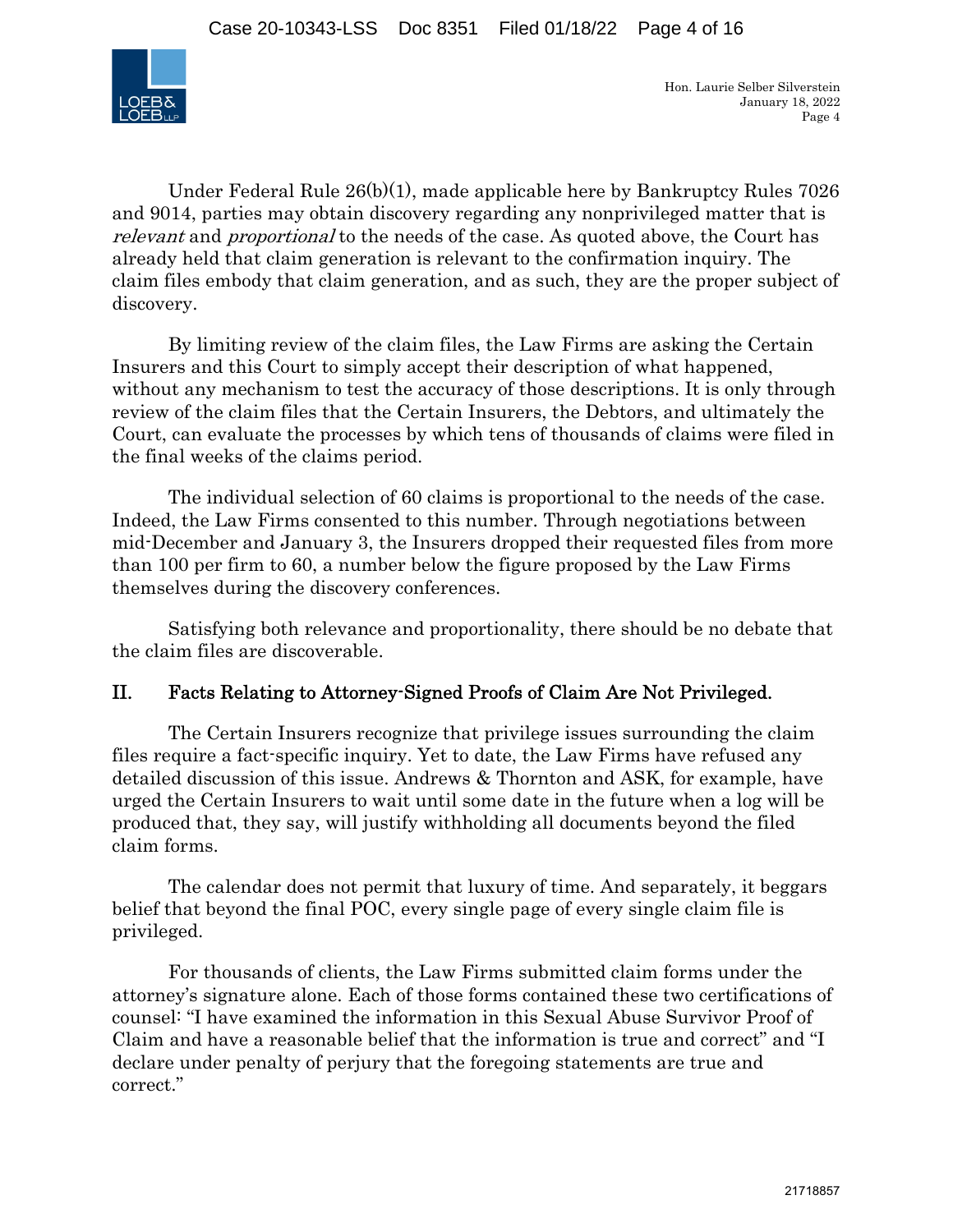

In so doing, these counsel became fact witnesses, the same as any other nonattorney agent who executes a document on behalf of another, such as a guardian or parent of a minor child. Just as happens when attorneys verify interrogatories, these attorneys have injected themselves into the record, and they should not be permitted to invoke privilege to avoid any examination of their factual assertions to the Court. See In re Rodriguez, 2013 WL 2450925, at \*6 (Bankr. S.D. Tex. June 5, 2013) (attorney who signed a proof of claim became fact witness with respect to the allegations contained in the form and therefore, "[t]he work product and attorney client privileges [were] waived as to the facts alleged in the proof of claim"); In re Duke Invs., Ltd., 454 B.R. 414, 427 (S.D. Tex. 2011) ("There is no question that any attorney is allowed to [sign a proof of claim for its client], but the attorney puts himself at risk by becoming a fact witness.").

 The Certain Insurers have no interest in obtaining any legal advice sought or provided. To the extent (but only to the extent) communications seek or provide legal advice, those communications should be redacted or, where appropriate, withheld and logged. But where the communications are transmitting facts for purposes of filling out the claim form, those facts and those communications are not protected.

 By keeping such materials behind a screen of privilege, with or without a log, counsel offers little more than "trust me." Yet attorney-signed claim forms reveal grounds for mistrust: forms using boilerplate descriptions, forms lacking basic claimant information, and forms contradicting other claim forms submitted by the same client through different counsel. The Certain Insurers seek the claim records to determine whether these peculiarities grounded in alleged facts are happenstance or, instead, something less innocent.

 This complexity is a problem of the Law Firms' own making: they were not required to sign the claim forms. And it is of no moment that they might have been motivated by the impending bar date. The courthouse is open to claimants who seek Court approval, under Bankruptcy Rule 9006(b), to file claims out of time. Rather than choose that uncertain path, the attorneys engaged in a form of self-help. They chose expediency, and in doing so, they altered their status from advisor to participant. They must now participate in fact discovery.

\* \* \*

 Accordingly, for the reasons set forth above, the Certain Insurers respectfully request that this Court provide further guidance to the parties, clarifying that the Law Firms are to provide the identified claim files, with claims of privilege properly limited to communications for purposes of legal advice.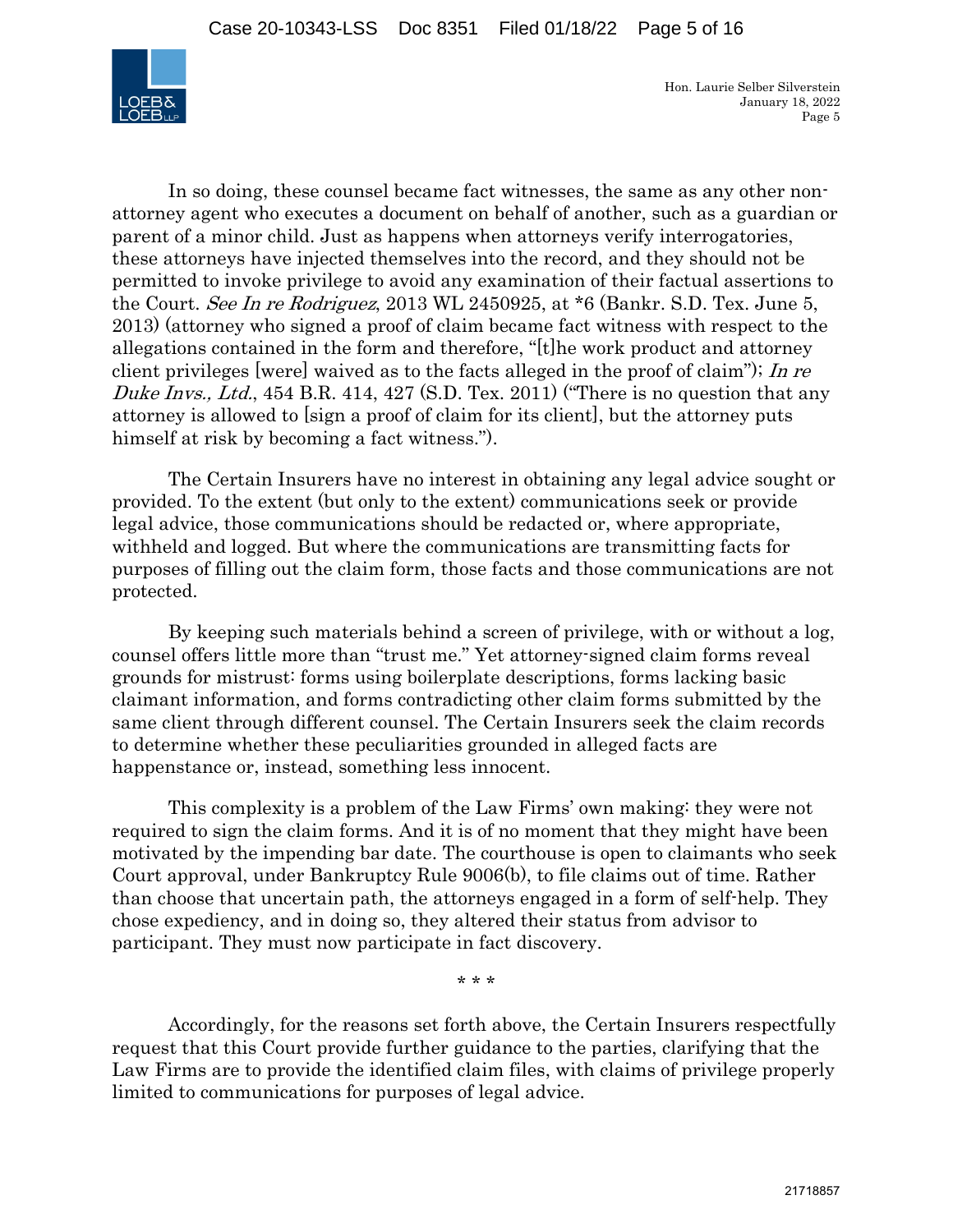Case 20-10343-LSS Doc 8351 Filed 01/18/22 Page 6 of 16



Hon. Laurie Selber Silverstein January 18, 2022 Page 6

Respectfully submitted

/s/ DRAFT

Maria Aprile Sawczuk (No. 3320) GOLDSTEIN & MCCLINTOCK LLLP 501 Silverside Road Wilmington, Delaware 19809 Phone: (302) 444-6710 E-mail: marias@goldmclaw.com

-and-

Laura McNally (admitted pro hac vice) Emily Stone (admitted pro hac vice) LOEB & LOEB LLP 321 N. Clark Street, Suite 2300 Chicago, Illinois 60654 Phone: (312) 464-3155 E-mail: lmcnally@loeb.com, estone@loeb.com

Attorneys for The Continental Insurance Company and Columbia Casualty Company

Louis J. Rizzo, Jr., Esquire (#3374) REGER RIZZO & DARNALL LLP 1521 Concord Pike, Suite 305 Brandywine Plaza West Wilmington, DE 19803 (302) 477-7100 Email: lrizzo@regerlaw.com

Attorney for Defendants, Travelers Casualty and Surety Company, Inc. (f/k/a Aetna Casualty & Surety Company), St. Paul Surplus Lines Insurance Company and Gulf Insurance Company

Kathleen M. Miller (No. 2898) SMITH, KATZENSTEIN & JENKINS LLP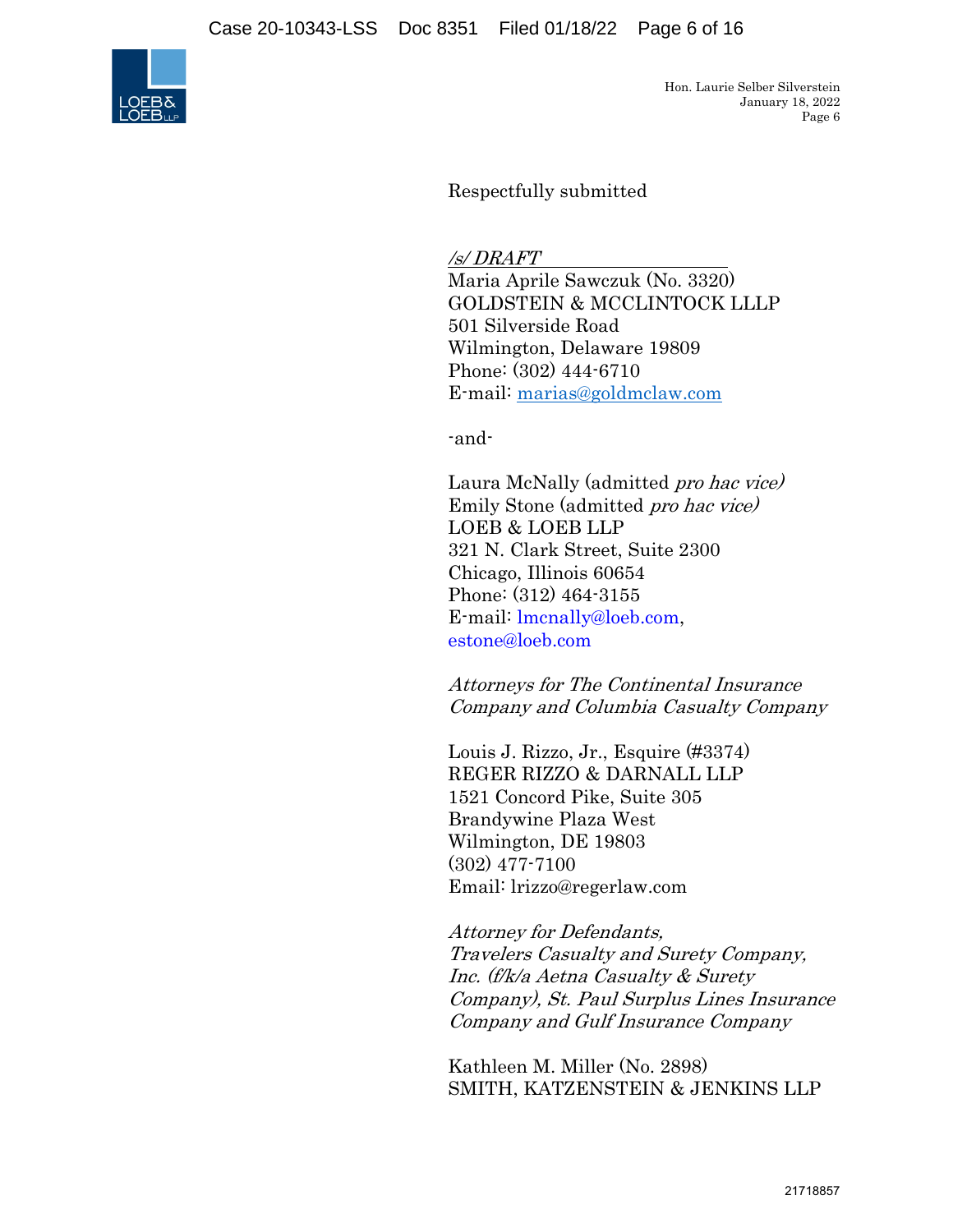

1000 North West Street Suite 1501 P.O. Box 410 Wilmington, DE 19899 (courier 19801) 302-652-8400

-and-

Ronald P. Schiller (admitted pro hac vice) Matthew A. Hamermesh (admitted pro hac vice) Sharon F. McKee (admitted pro hac vice) Elizabeth C. Dolce (admitted pro hac vice) HANGLEY ARONCHICK SEGAL PUDLIN & SCHILLER One Logan Square, 27th Floor Philadelphia, PA 19103 (215) 568 6200 (215) 568 0300 facsimile rschiller@hangley.com mhamermesh@hangley.com smckee@hangley.com edolce@hangley.com

## Attorneys for Arch Insurance Company

David M. Fournier (DE No. 2812) Marcy J. McLaughlin Smith (DE No. 6184) TROUTMAN PEPPER HAMILTON SANDERS LLP Hercules Plaza 1313 Market Street Suite 5100 P.O. Box 1709 Wilmington, DE 19899-1709 Telephone: 302.777.6500 Facsimile: 302.421.8390

Harris B. Winsberg (admitted pro hac vice) TROUTMAN PEPPER HAMILTON SANDERS LLP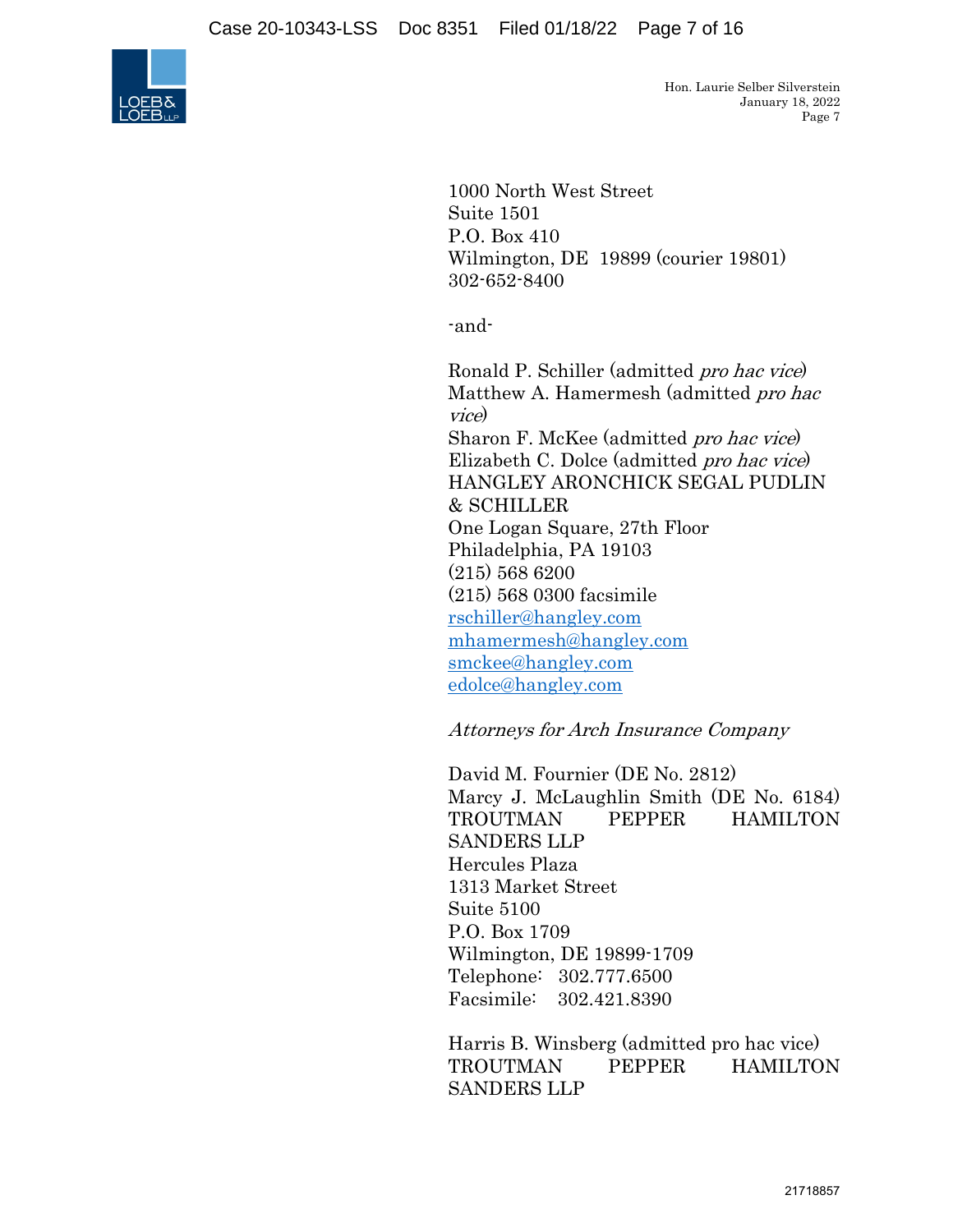

Bank of America Plaza 600 Peachtree Street NE Suite 3000 Atlanta, GA 30308-2216 Telephone: 404.885.3000 Facsimile: 404.885.3900

-and-

Margaret H. Warner (admitted pro hac vice) Ryan S. Smethurst (admitted pro hac vice) MCDERMOTT WILL & EMERY LLP The McDermott Building 500 North Capitol Street, NW Washington, DC 20001-1531 Telephone: 202.756.8228 Facsimile: 202.756.8087

Attorneys for Allianz Global Risks US Insurance Company

Douglas R. Gooding (admitted pro hac vice) Jonathan D. Marshall (admitted pro hac

vice)

CHOATE HALL & STEWART, LLP Two International Place Boston, MA 02110 Telephone: (617) 248- 5000 dgooding@choate.com jmarshall@choate.com

-and-

Kim V. Marrkand (admitted *pro hac vice*) Laura Bange Stephens (admitted pro hac vice)

MINTZ, LEVIN, COHN, FERRIS, GLOVSKY AND POPEO PC One Financial Center Boston, MA 02110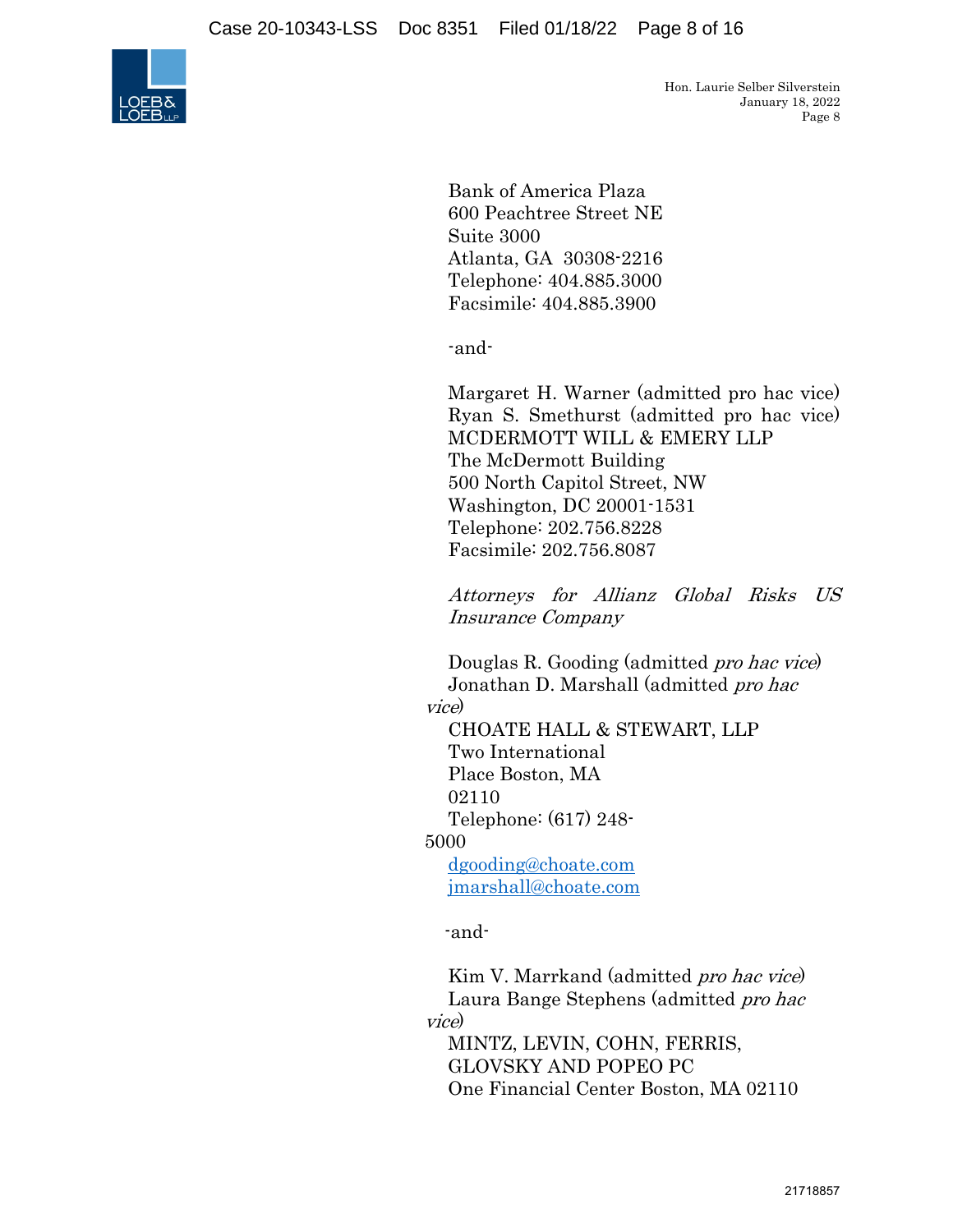

Telephone: (617) 542-6000 KVMarrkand@mintz.com LBStephens@mintz.com

Attorneys for Liberty Mutual Insurance Company

Deirdre M. Richards (DE Bar No. 4191) FINEMAN KREKSTEIN & HARRIS PC 1300 N. King Street Wilmington, DE 19801 Telephone: (302) 538-8331 Facsimile: (302) 394-9228 Email: drichards@finemanlawfirm.com

-and-

Michael A. Rosenthal (admitted pro hac vice) James Hallowell (admitted pro hac vice) Keith R. Martorana (admitted pro hac vice) GIBSON, DUNN & CRUTCHER LLP 200 Park Avenue New York, New York 10166 Telephone: (212) 351-4000 Facsimile: (212) 351-4035 Email:mrosenthal@gibsondunn.com jhallowell@gibsondunn.com kmartorana@gibsondunn.com

Matthew G. Bouslog (admitted pro hac vice) GIBSON, DUNN & CRUTCHER LLP 3161 Michelson Drive Irvine, California 92612 Telephone: (949) 451-3800 Facsimile: (949) 451-4220 Email: mbouslog@gibsondunn.com

-and-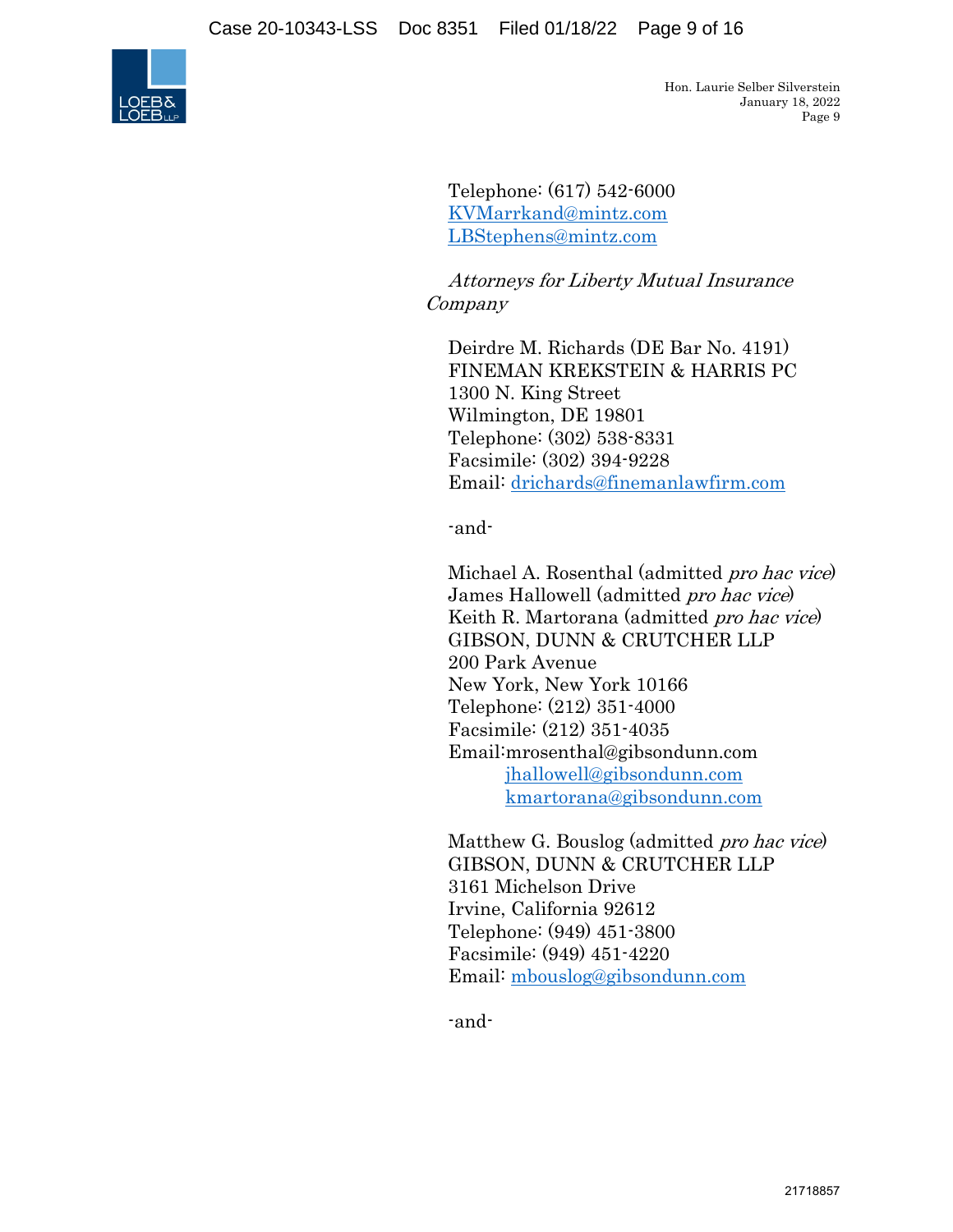

Susan N.K. Gummow (admitted pro hac vice) FORAN GLENNON PALANDECH PONZI & RUDLOFF P.C. 222 N. LaSalle St., Suite 1400 Chicago, Illinois 60601 Telephone: (312) 863-5000 Facsimile: (312) 863-5009 Email: sgummow@fgppr.com

Attorneys for the AIG Companies

Michael J. Joyce, Esquire (No. 4563) JOYCE, LLC 1225 King Street, Suite 800 Wilmington, DE 19801 (302)-388-1944 mjoyce@mjlawoffices.com

-and-

 Kevin Coughlin, Esquire (Pro Hac Vice) Lorraine Armenti, Esquire (Pro Hac Vice) Michael Hrinewski, Esquire (Pro Hac Vice) COUGHLIN MIDLIGE & GARLAND, LLP 350 Mount Kemble Ave. PO Box 1917 Morristown, NJ 07962 973-267-0058 (Telephone) 973-267-6442 (Facsimile) larmenti@cmg.law mhrinewski@cmg.law

-and-

Britton C. Lewis, Esquire (Pro Hac Vice) CARRUTHERS & ROTH, P.A. 235 N. Edgeworth St. P.O. Box 540 Greensboro, NC 27401 (336) 478-1146 (Telephone) (336) 478-1145 (Facsimile)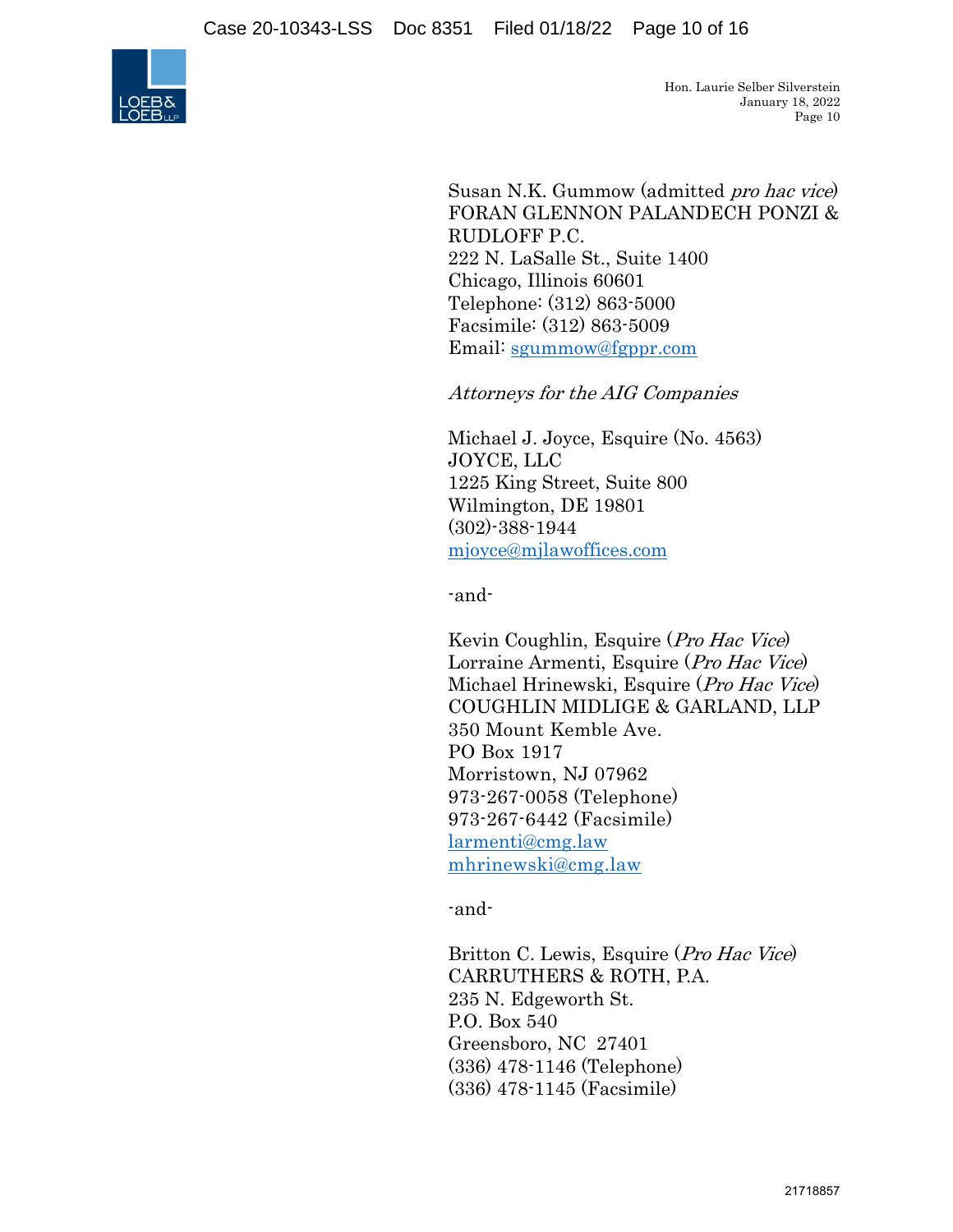Case 20-10343-LSS Doc 8351 Filed 01/18/22 Page 11 of 16



Hon. Laurie Selber Silverstein January 18, 2022 Page 11

bcl@crlaw.com

Counsel to Arrowood Indemnity Company

David M. Fournier (DE No. 2812) Marcy J. McLaughlin Smith (DE No. 6184) TROUTMAN PEPPER HAMILTON SANDERS LLP Hercules Plaza 1313 Market Street, Suite 5100 P.O. Box 1709 Wilmington, Delaware 19899-1709 Phone: (302) 777-6500

Harris B. Winsberg (admitted pro hac vice) TROUTMAN PEPPER HAMILTON SANDERS LLP Bank of America Plaza 600 Peachtree Street NE, Suite 3000 Atlanta, Georgia 30308-2216 Phone: (404) 885-3000

-and-

Todd C. Jacobs (admitted pro hac vice) John E. Bucheit (admitted pro hac vice) BRADLEY RILEY JACOBS PC 500 West Madison Street, Suite 1000 Chicago, Illinois 60661 Telephone: (312) 281-0295

Attorneys for National Surety Corporation and Interstate Fire & Casualty Company

Bruce W. McCullough (No. 3112) BODELL BOVÉ, LLC 1225 N. King Street, Suite 1000 Wilmington, Delaware 19801-3250 Telephone: (302) 655-6749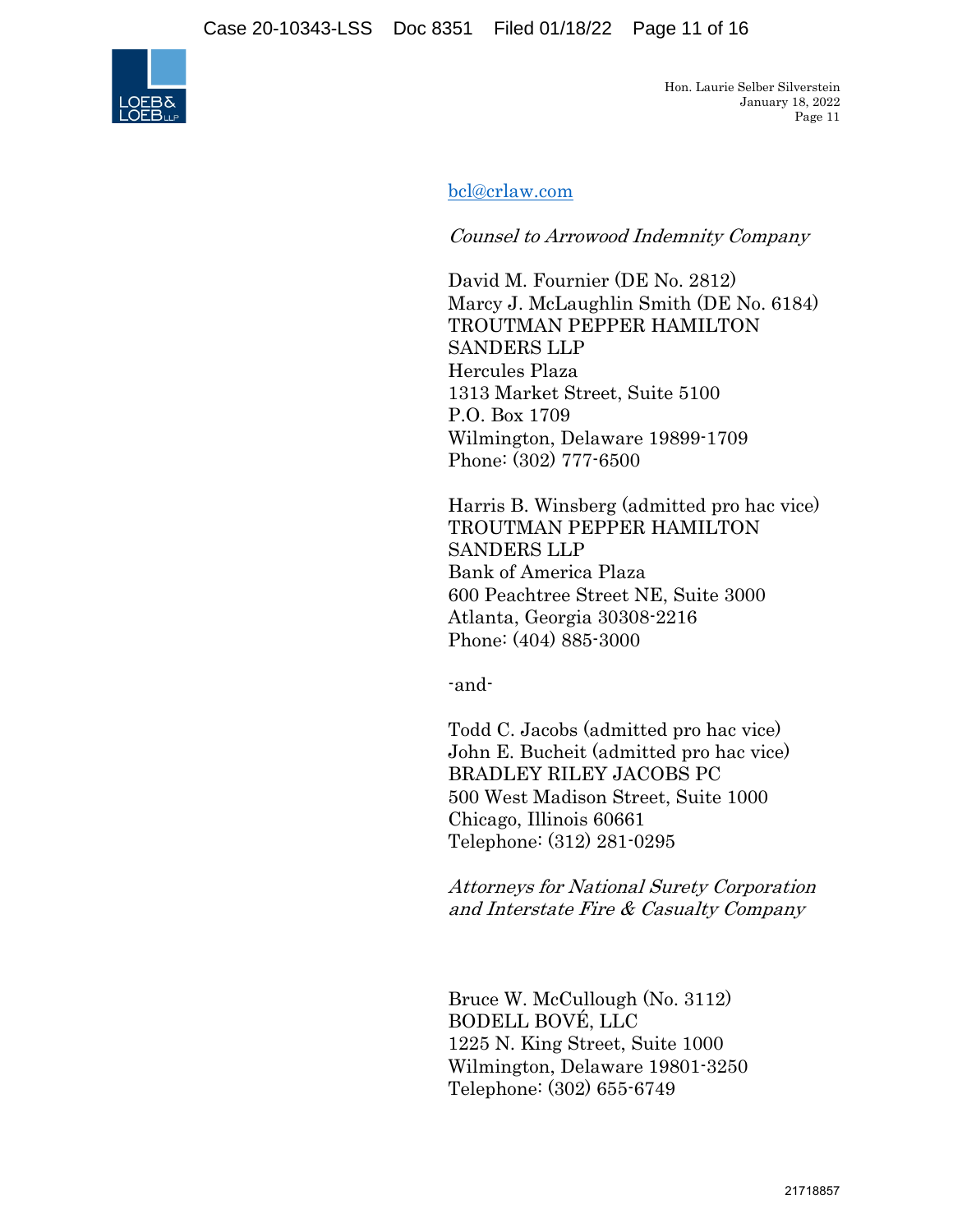

E-mail: bmccullough@bodellbove.com

-and-

Bruce D. Celebrezze (pro hac vice) CLYDE & CO US LLP Four Embarcadero Center, Suite 1350 San Francisco, California 94111 Telephone: (415) 365-9800 Facsimile: (415) 365-9801 E-mail: bruce.celebrezze@clydeco.us

Konrad R. Krebs (pro hac vice) CLYDE & CO US LLP 340 Mt. Kemble Ave., Suite 300 Morristown, NJ 07960 Telephone: (973) 210-6700 Facsimile: (973) 210-6701 E-mail: konrad.krebs@clydeco.us

-and-

David Christian (pro hac vice) DAVID CHRISTIAN ATTORNEYS LLC 105 W. Madison St., Suite 1400 Chicago, Illinois 60602 Telephone: (862) 362-8605 E-mail: dchristian@dca.law

Attorneys for Great American Assurance Company, f/k/a Agricultural Insurance Company; Great American E&S Insurance Company, f/k/a Agricultural Excess and Surplus Insurance Company; and Great American E&S Insurance Company

Stephen M. Miller (No. 2610) Carl N. Kunz, III (No. 3201) MORRIS JAMES LLP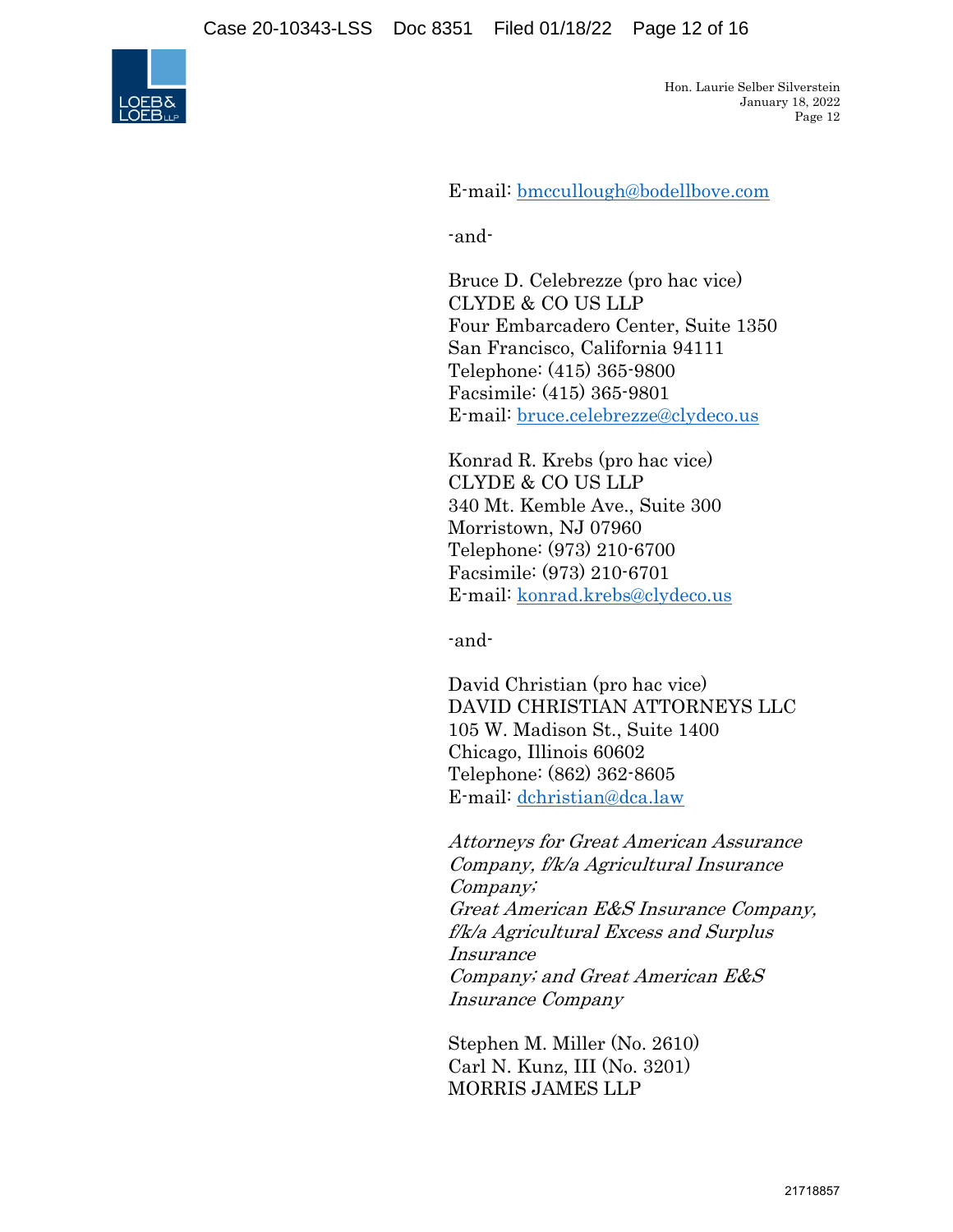

500 Delaware Avenue, Suite 1500 Wilmington, Delaware 19801 Telephone: (302) 888-6800 Email: smiller@morrisjames.com ckunz@morrisjames.com

-and-

Margaret M. Anderson, Esq. (admitted *pro* hac vice) Ryan T. Schultz (admitted pro hac vice) Adam A. Hachikian (admitted pro hac vice) Kenneth M. Thomas (admitted pro hac vice) FOX SWIBEL LEVIN & CARROLL LLP 200 W. Madison Street, Suite 3000 Chicago, Illinois 60606 Telephone: (312) 224-1200 Email: panderson@foxswibel.com rschultz@foxswibel.com ahachikian@foxswibel.com kthomas@foxswibel.com

Attorneys for Old Republic Insurance Company

Marla S. Benedek (No. 6638) COZEN O'CONNOR 1201 N. Market Street, Suite 1001 Wilmington, DE 19801 Telephone: (302) 295-2024 Facsimile: (302) 250-4498 Email: mbenedek@cozen.com

Counsel to Traders and Pacific Insurance Company, Endurance American Specialty Insurance Company, and Endurance American Insurance Company

Paul Logan (No. 3339) POST & SCHELL, P.C. 300 Delaware Avenue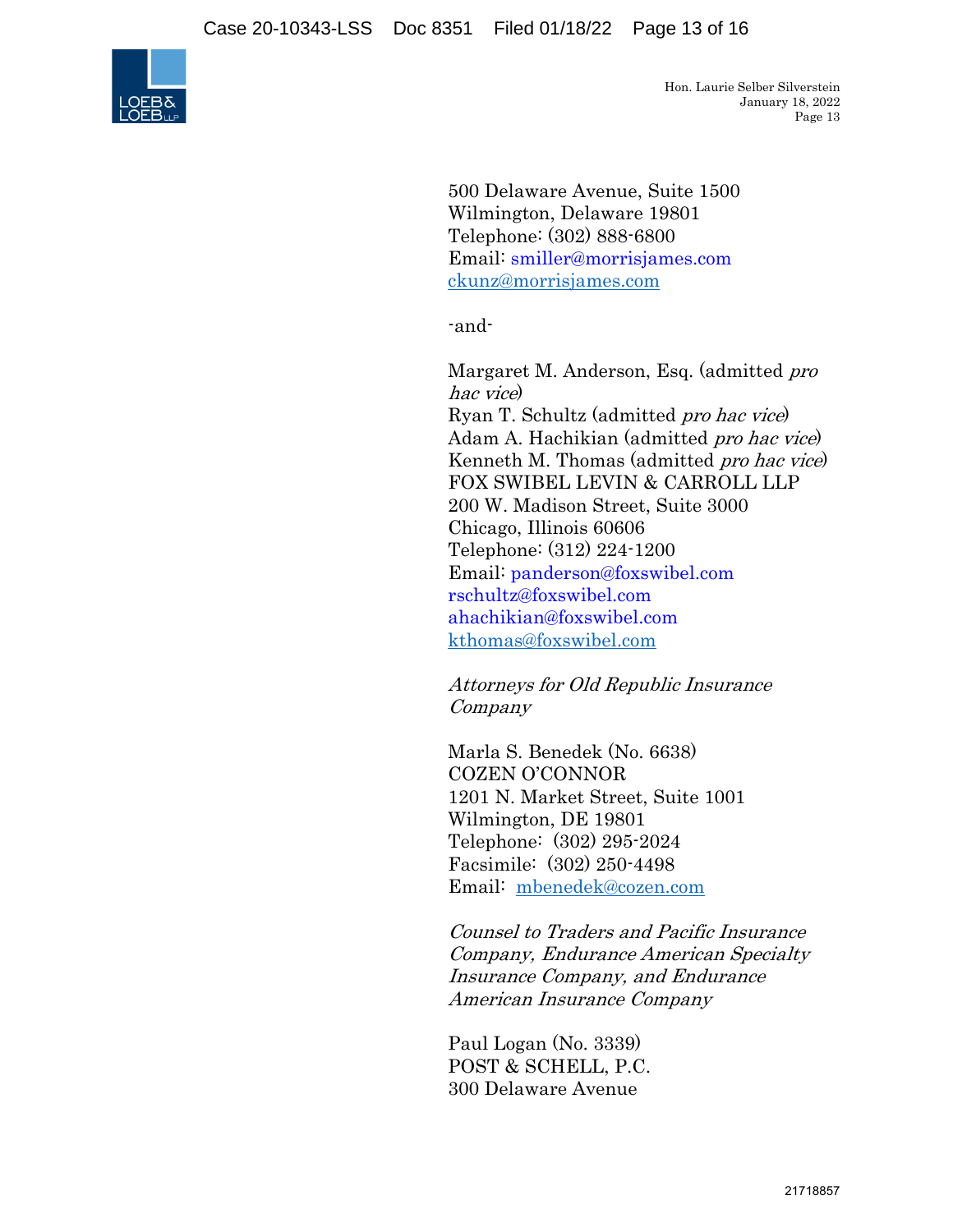

Suite 1380 Wilmington, DE 19801 Phone: (302) 251-8856 Fax: (302) 251-8857 E-mail: plogan@postschell.com

-and-

George R. Calhoun (pro hac vice) IFRAH PLLC 1717 Pennsylvania Ave., N.W. Suite 650 Washington, DC 20006 Phone: (202) 840-8758 E-mail: george@ifrahlaw.com

Attorneys for Argonaut Insurance Company and Colony Insurance Company

Brian A. Sullivan WERB & SULLIVAN LEGAL ARTS BUILDING 1225 N. King Street Suite 600 Wilmington, Delaware 19801 Telephone: (302) 652-1100 Facsimile: (302) 652-1111 Email: bsullivan@werbsullivan.com

-and-

John E.W. Baay II, Esq. (pro hac vice) Gieger Laborde & Laperouse LLC 701 Poydras Street, Suite 4800 New Orleans, Louisiana 70139- Telephone: (504) 561-0400 Facsimile: (504) 561-0100 Email: jbaay@glllaw.com

-and-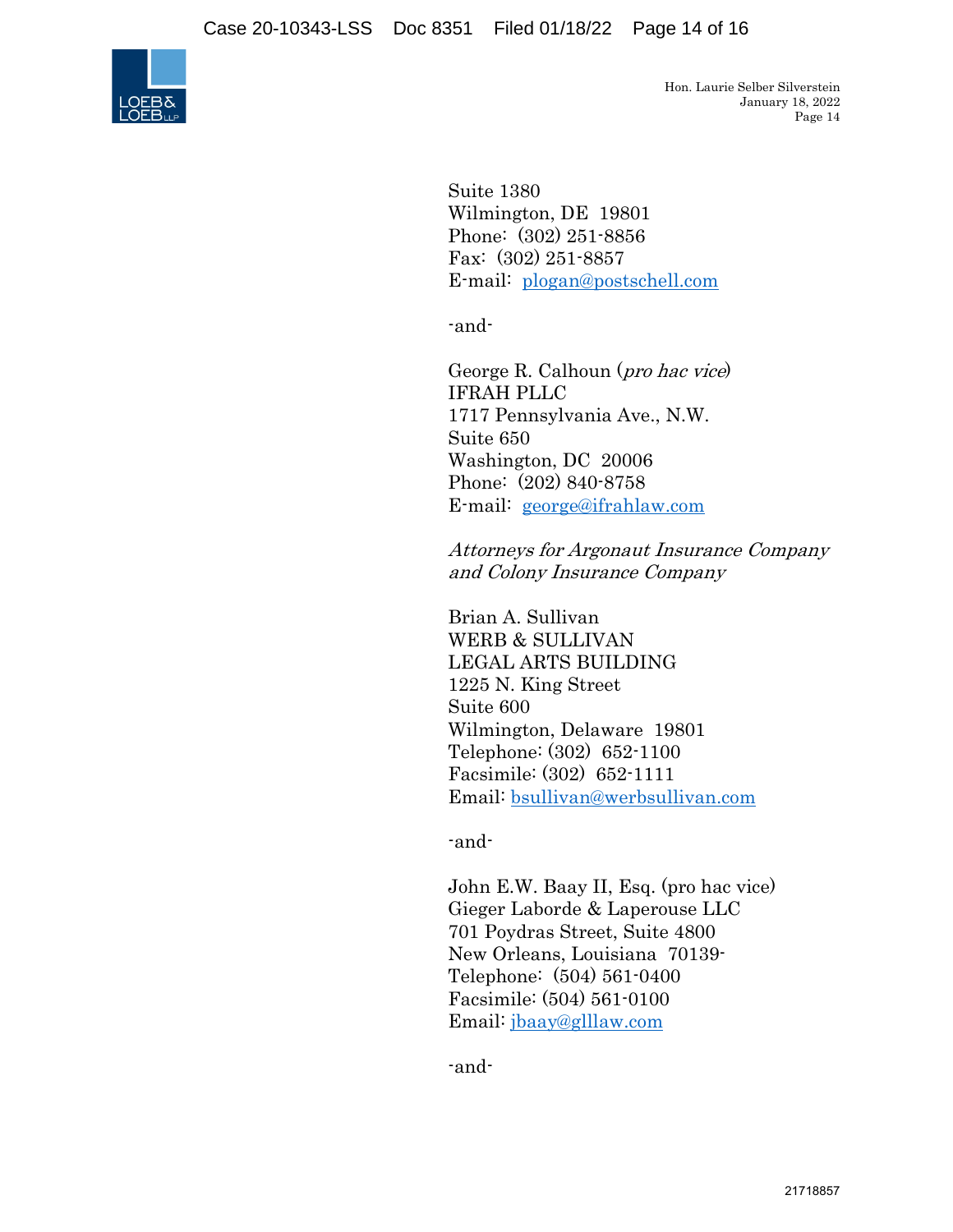

William H. White Jr., Esq. (pro hac vice) Kiernan Trebach LLP 1233 20th Street, NW, 8th Floor Washington, DC 20036 Direct: 202-712-7042 Fax: 202-712-7100 Email: wwhite@kiernantrebach.com

Attorneys for Gemini Insurance Company

Thaddeus J. Weaver (Id. No. 2790) DILWORTH PAXSON LLP 704 King Street, Suite 500 P.O. Box 1031 Wilmington, DE 19899-1031 (302) 571-8867 (telephone) (302) 655-1480 (facsimile) tweaver@dilworthlaw.com

-and-

William E. McGrath, Jr. (Admitted *pro hac* vice) DILWORTH PAXSON LLP 2 Research Way, Suite 103 Princeton, NJ 08540 (609) 924-6000 (telephone) (215) 893-8537 (facsimile) wmcgrath@dilworthlaw.com

Attorneys for Munich Reinsurance America, Inc., formerly known as American Re-Insurance Company

Kathleen M. Miller (No. 2898) SMITH, KATZENSTEIN & JENKINS LLP 1000 West Street, Suite 1501 Wilmington, Delaware 19801 Phone: (302) 652-8400 E-mail: kmiller@skjlaw.com